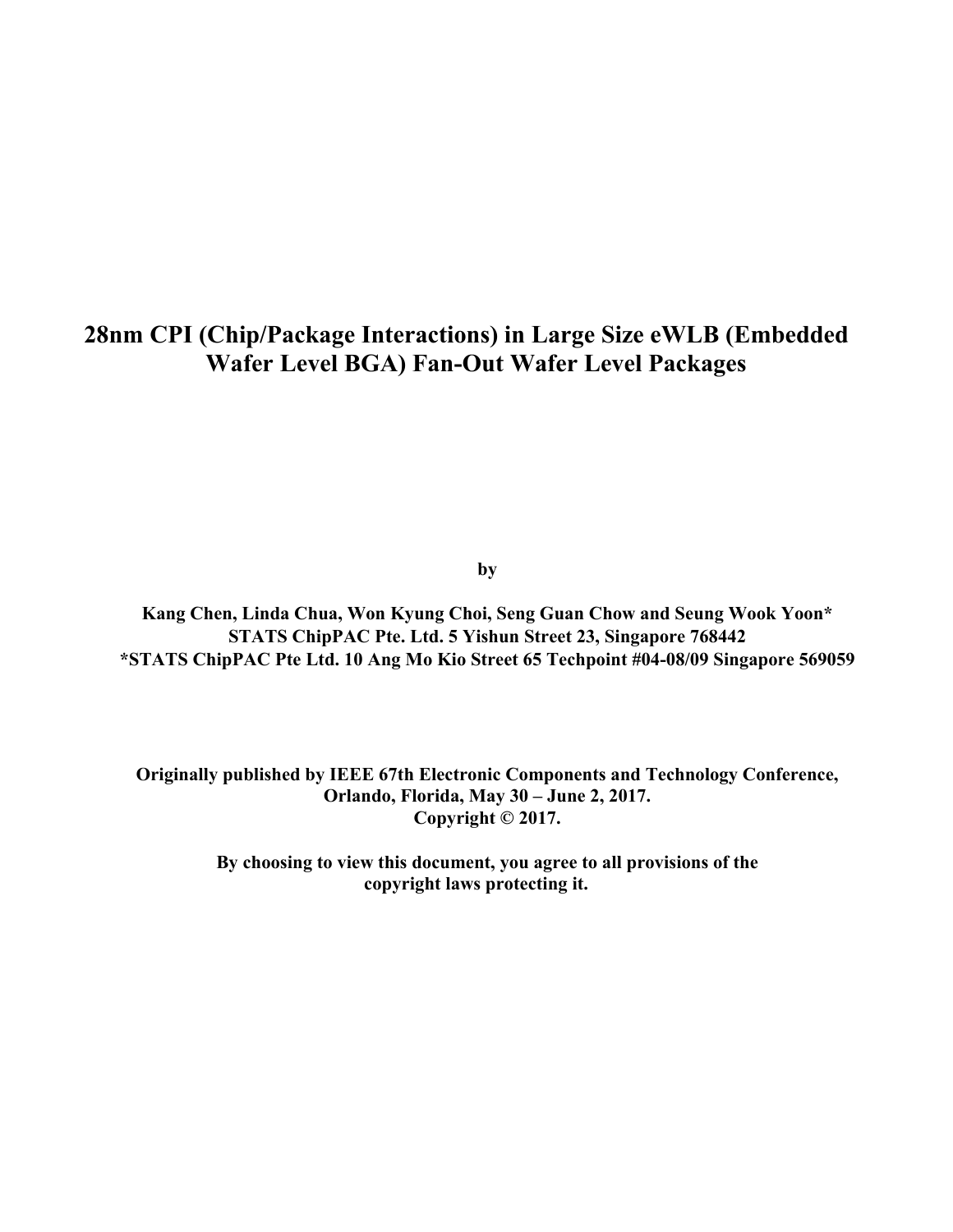# **28nm CPI (Chip/Package Interactions) in Large Size eWLB (Embedded Wafer Level BGA) Fan-Out Wafer Level Packages**

*Kang Chen, Linda Chua, Won Kyung Choi, Seng Guan Chow and Seung Wook Yoon\**

STATS ChipPAC Pte. Ltd. 5 Yishun Street 23, Singapore 768442 \*STATS ChipPAC Pte Ltd. 10 Ang Mo Kio Street 65 Techpoint #04-08/09 Singapore 569059 *seungwook.yoon@statschippac.com*

*Abstract***— To meet the continued demand for form factor reduction and functional integration of electronic devices, Wafer Level Packaging (WLP) is an attractive packaging solution with many advantages in comparison with standard Ball Grid Array (BGA) packages. The advancement of fan-out WLP has made it a more promising solution as compared with fan-in WLP, because it can offer greater flexibility in enabling more IO's, multi-chips, heterogeneous integration and 3D SiP. In particular, Embedded Wafer Level BGA (eWLB) is a fanout WLP solution which can enable applications that require higher input/output (I/O) density, smaller form factor, excellent heat dissipation, and thin package profile, and it has the potential to evolve in various configurations with proven integration flexibility, process robustness, manufacturing capacity and production yield. It also provides integration of multiple dies vertically and horizontally in a single package without substrates.** 

**For eWLB fan-out WLP, the structural design as well as selection of materials is very important in determining the process yield and long term reliability. Therefore it is necessary to investigate the key design factors affecting the reliability comprehensively. This work is focused on an experimental study on the chip-package interactions in 10x10~15x15mm 28nm eWLB fan-out WLP with multiple redistribution layers (RDLs). Standard JEDEC component and board level tests were carried out to investigate reliability, and both destructive and non-destructive analyses were performed to investigate potential structural defects. Electrical characterization was also studied for both simulation and experimental works. The influence of structural design on the package reliability will be demonstrated. Thermal characterization and thermo-mechanical simulation results will also be discussed.** 

**Keywords-component; eWLB, FOWLP, CPI, Cu low-k device, 28nm, Reliability,** 

## *I.* INTRODUCTION

The packaging technologies For advanced integrated circuits are mainly based on the area-array packages, or the flip chip solder interconnects. This type of first-level structure interconnects the side of the active device at the face-down silicon (Si) die via solder bumps on a multilayered organic substrate. The area array configuration has the ability to support the required input/output (I/O) pad counts and power distribution due to the improvement of the device density and performance[1]. The growth of microelectronic technology to meet various market demands requires innovative package technology. In turn, there is always the potential to encounter unexpected CPI challenges in semiconductor manufacturing. The ultimate goal of CPI work is to understand the structural integrity of a package through various reliability and stress tests as well as to monitor any potential manufacturing or reliability related failures[2]. As the industry faced several CPI related failures over the last decade, CPI qualification became one of the prerequisites for technology qualification before a product tape-out. Unfortunately, each package faces different challenges, so it is important to evaluate and qualify it independently. Firstly CPI challenges are to understand their origin and underlying contributing parameters. For example, the main CPI challenge for a wire bonding device comes from thermomechanical stress during the wire bond process on a bond pad in back-end-of-line (BEOL), while the biggest challenge for flip chip devices comes from the mismatch of the coefficient of thermal expansion (CTE) of the individual package components after chip attach[3]. These days the CPI challenges is very complex and needs extensive study and examination from various view angles with more complicated of advanced node device and new packaging solutions as shown Fig.1[4].



For advanced silicon node chips, it is well known that the low-k layer is one of the weakest points from a CPI perspective. Therefore, the main areas of interest are low-k layers in the BEOL stack and solder joint domains, which is where the localized sub-models are focused. In general,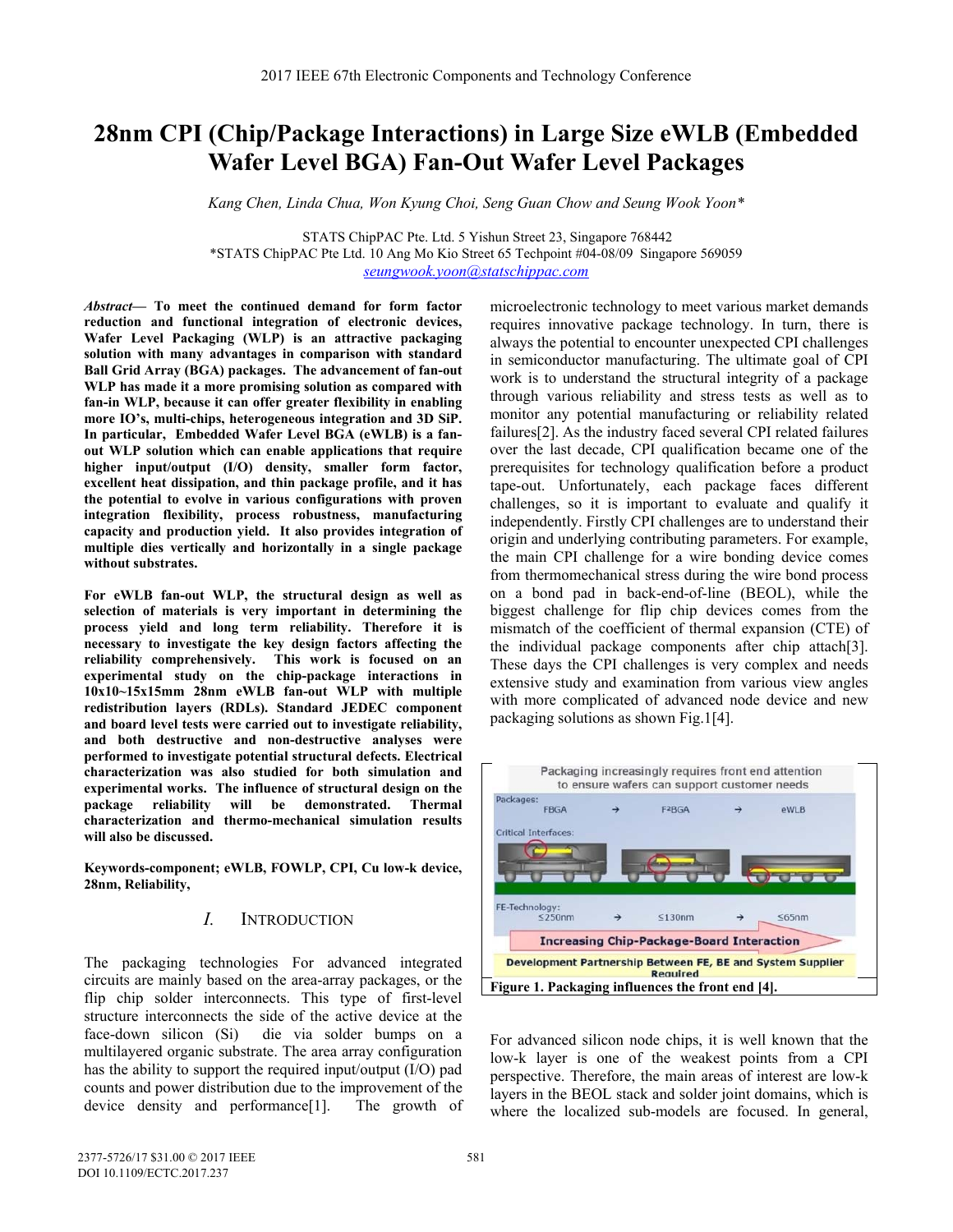based on these finite element analysis (FEA) simulation results, the BEOL stack with the highest CPI risk is chosen for package reliability testing using the CPI test vehicle  $(TV)$ .

In this work, we assess production readiness for large body size multilayer RDL based eWLB packages through;

- Functional test of 28nm circuits
- Reliability test
- Electrical and thermal characterization  $\bullet$
- Thermo-mechanical characterization and simulation

#### **Advanced Wafer-Level Technology: eWLB/FOWLP**

eWLB package technology is based on an embedded device technology with fan-out redistribution. The thin-film redistribution layer (RDL) of the eWLB enables very flexible and highly customizable package designs. The length of the redistribution lines is in the range of the die size<sup>[5]</sup>.

eWLB has the ability to attain minimum interconnection length and excellent electrical performance. In a few cases, eWLB achieved a 20~40% reduction in package size and over 50% volume reduction as compared to other packaging solutions such as flipchip or wirebonding packages due to its slim and smaller form factor. For radio frequency (RF) and high-frequency microwave or mmWave devices, a significantly improvements in overall device performance was illustrated by eWLB, which showed less parasitic electrical interference.



Figure 2. Key features of advanced eWLB/FO-WLP: Innovative and high performance solution of integration

#### $H_{\cdot}$ **EXPERIMENTAL WORKS**

#### **Test Vehicle Specification**

The three different test vehicles were designed with 10x10-15x15mm package sizes and multi-layer RDL. And those test vehicles were assembled and packaged with the eWLB technology of advanced dielectric materials using low temperature curable process, as previously reported, for robust package reliability [5]. Table 1 and Fig. 3 show the package specification and design of each test vehicle.

Table 1. Test Vehicle Specification.

|                                | $TV-1$             | $TV-2$            | $TV-3$            |
|--------------------------------|--------------------|-------------------|-------------------|
| PKG Size                       | 15x15mm            | 14x16mm           | $10x10$ mm        |
| Die Size                       | 11x11mm<br>13x13mm |                   | $7x7$ mm          |
| <b>Ball Pitch</b>              | $400$ um           | 400um             | $400$ um          |
| <b>RDL</b> Layers              | 3                  | 2                 | $\mathfrak{D}$    |
| Die Thickness                  | $200$ um           | 150/2500/350um    | $150$ um          |
| Package ball<br>height/size    | 190 <sub>um</sub>  | 110 <sub>um</sub> | 110 <sub>um</sub> |
| <b>PKG</b> Thickness<br>(Max.) | $450$ um           | 200/300/400um     | 2000um            |





Figure 3. Test vehicles of 28nm CPI works; (a) TV-1 (b)TV-2 and  $(c)$ TV-3.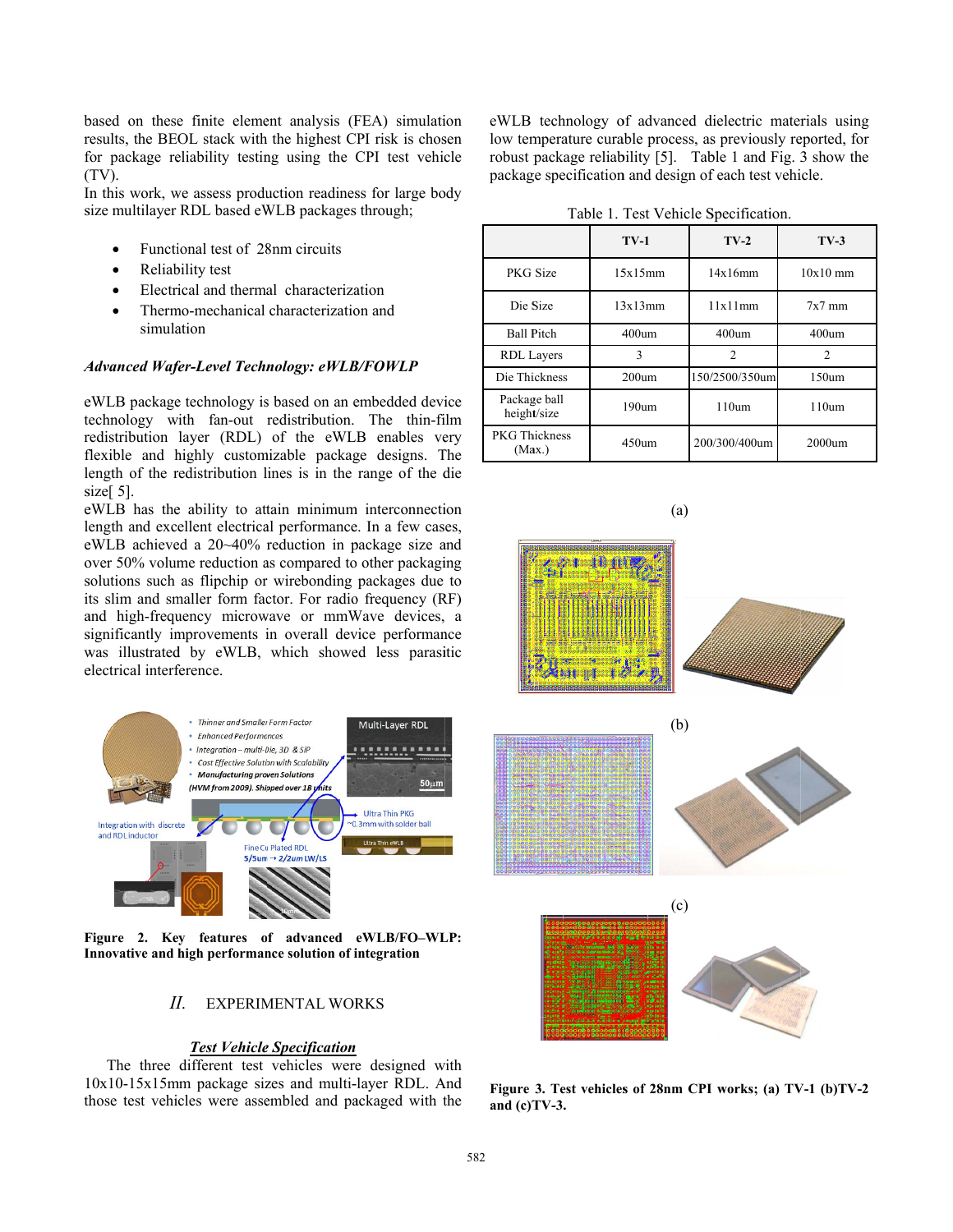#### *Reliabi ility Test*

For component level reliability tests, eWLB test vehicles were assembled with daisychain and electrical functional devices. Table 2 shows the package level reliability test conditions in this study.

All tested eWLB parts tested passed both JEDEC standard package level and board level reliability conditions successfully. eWLB with advanced dielectric materials passed JEDEC TC-B condition (-55/125°C) For temperature cycling (TC) reliability test. For thinner package of 200um body thickness, it passed 1000 cycles in TCoB. Even after 300 drops, no failure has recorded and drop reliability p performance w as robust

|  | Table 2. Package & Board Level Reliability Results of |  |
|--|-------------------------------------------------------|--|
|  | eWLB with advanced dielectric material.               |  |

| Table 2. Package & Board Level Reliability Results of<br>eWLB with advanced dielectric material. |                       |                                                                                                                      |  |  |
|--------------------------------------------------------------------------------------------------|-----------------------|----------------------------------------------------------------------------------------------------------------------|--|--|
| <b>Test</b>                                                                                      | <b>Test Condition</b> | <b>Test Conditions</b>                                                                                               |  |  |
| PC.<br>Pre-Cond                                                                                  | JEDEC J-STD-020       | MSL1 24h bake $\omega$ 125°C<br>192h @ 30°C/60%RH<br>Reflow simulation (3times) with<br>Lead free profile Tmax=260°C |  |  |
| TC.<br>Temp. Cycling                                                                             | <b>JESD22-A104</b>    | $Ta = -55/+125$ °C<br>1000 cycles                                                                                    |  |  |
| HTSL, High Temp.<br>Storage Life                                                                 | JESD22-A103           | $Ta=150^{\circ}C$<br>1000h                                                                                           |  |  |
| THS, Temp<br><b>Humidity Storage</b>                                                             | <b>JESD22-A101</b>    | Ta=85°C, 85%RH<br>1000h without bias                                                                                 |  |  |
| <b>TCoB</b>                                                                                      | JESD22-A103           | $-40/125C$ , 500 cycles                                                                                              |  |  |
| Drop Test                                                                                        | <b>JESD22-B111</b>    | 1500G, 100 drops                                                                                                     |  |  |

### *Via Shape Simulation*

#### **R RDL Via Shap pe Simulation**

RDL via shape design is critical for interconnection with advanced node devices. In this study, the FEA approach is adopted to evaluate the effect of different RDL1 via interconnect structures on the thermomechanical stresses in BEOL layer in a semiconductor die of eWLB package. Fig. 4 4 shows a RD DL1 via for the e TV-1. Fig. 5 5 illustrates fo our different RDL via structures for this study. Option 1 is a tapered via, which is used as a baseline case for the study. Other variations of via structures showed in Options 2, 3, and 4 are for a straight via, a combination of tapered vias and a thick Cu pillar, and a combination of tapered vias and a thin Cu pillar, respectively. The thermal loading condition of the FEA models were set to the temperature range from  $250^{\circ}$ C to  $-55^{\circ}$ C and the stress free state at 150 $^{\circ}$ C. The normalized maximum principal stress of BEOL layers with different via shape options and at different temperature conditions are compared in Table 3.

The BEOL layer has the lowest stress magnitudes with Option 2 while the highest stress magnitudes with Option 4, at temperature range of  $125^{\circ}$ C to -55 $^{\circ}$ C. Generally, it is expected that thicker dielectric layers of low elastic moduli contribute to better decoupling effect between the RDL stack and BEOL layer at the temperature range of 125°C to -55 $^{\circ}$ C. However, at the highest temperature of 250 $^{\circ}$ C, it appears that the copper pillar structure serves as the reinforcement element to the Al pad to withstand the thermally induced stresses between the RDL stack and BEOL layer.



Figure 4. Schematic cross-section diagram of RDL1 via structure for TV-1.



Option 3: Via with Thick Cu Column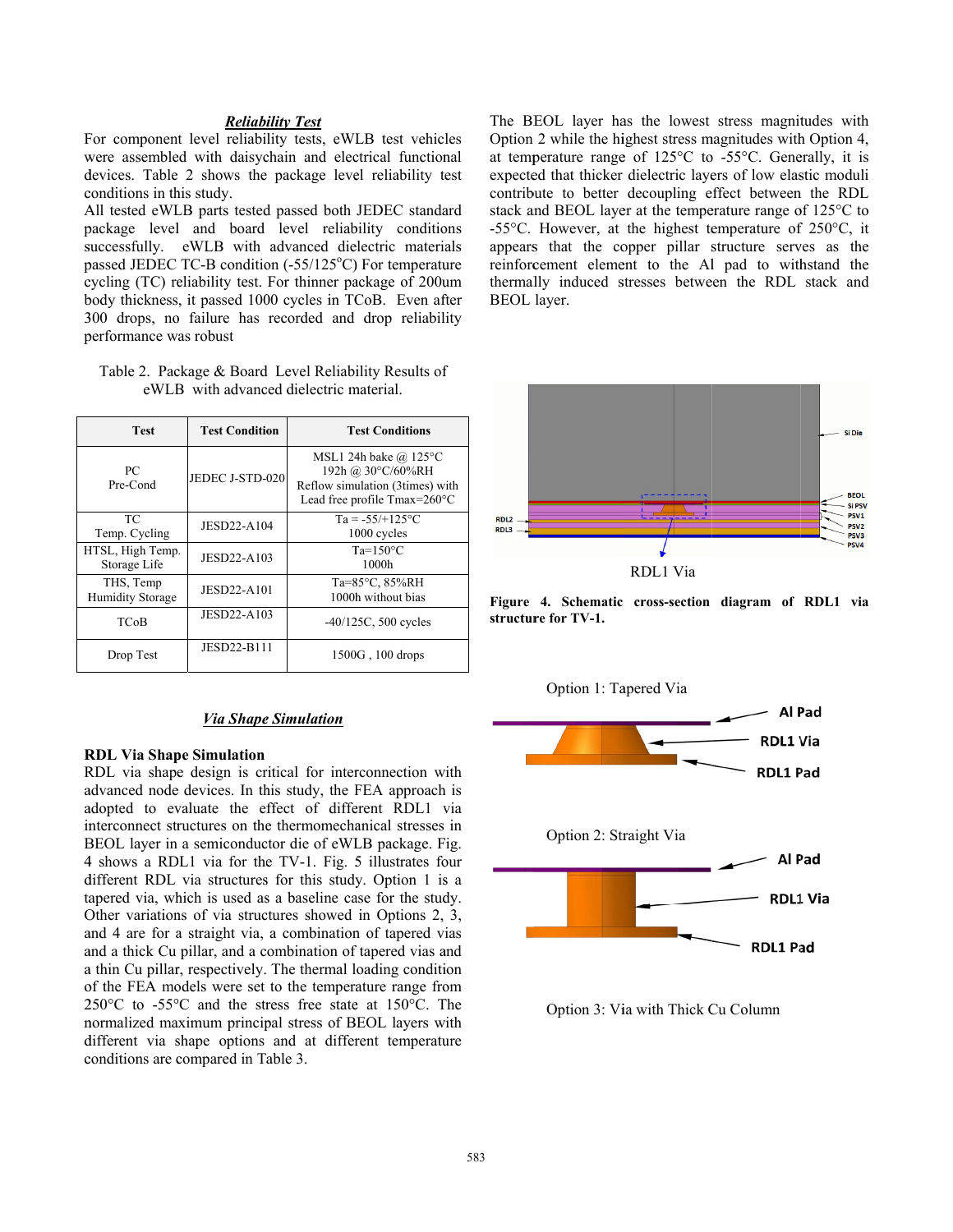

Figure 5. Design options of RDL via interconnection structures

|  |  | Table 3. Normalized Max. Principal Stress. |  |  |  |
|--|--|--------------------------------------------|--|--|--|
|--|--|--------------------------------------------|--|--|--|

| Temperature<br>$(^{\circ}C)$ | <b>Design Option</b> |                |      |      |  |
|------------------------------|----------------------|----------------|------|------|--|
|                              |                      | $\overline{2}$ | 3    | 4    |  |
| 250                          | 1.00                 | 0.91           | 0.87 | 0.79 |  |
| 125                          | 1.00                 | 0.93           | 1.15 | 1.20 |  |
| 25                           | 1.00                 | 0.88           | 1.04 | 1.09 |  |
| $-55$                        | 1.00                 | 0.92           | 1.03 | 1.08 |  |

#### **Thermal Characterization**

For thermal characterization, the test vehicle was prepared with thermal die having thermal diode and heat block. Test vehicle specification was same as TV-2 in Table 2(b). The effect of die thickness effect was investigated with 3 different die thicknesses: 200um, 300um and 400um. For the comparison study, same die sizes for the flip chip package were prepared.

To easily detect the temperature at the hot spot of the die with applied power, all test vehicles had thermal die with a transistor and heating circuit block as well as temperature sensor. After surface mount technology (SMT) on a JEDEC standard 8-layer thermal test printed circuit board (PCB), 2.0W power was applied and junction temperature was measured with three different die thicknesses. As evident in Fig. 6, eWLB has a 10-15% improvement in thermal performance for the same die thickness as compared to flipchip packages. For eWLB, it can use a die that is thicker than flipchip package for embedding, achieving a more than 25% improvement in thermal performance with the same package height of eWLB compared to flipchip package.



Figure 6. Experimental thermal characterization data of eWLB with different die thickness compared to flipchip.

#### **Electrical Simulation & Characterization**

#### **Electrical Functional Characterization of eWLB[6]**

Live dice from 28nm low power technology were assembled to make the electrical functional test vehicles. After assembling the eWLB test vehicles, final functional test, bench test and system level test (SLT), including test hardware of the flipchip, were performed with existing test infrastructure. The tests were carried out both at room temperature  $(25^{\circ}C)$  and high temperature  $(110^{\circ}C)$ , and results show that test vehicles passed SLT testing and all stress tests (MSL3, TC, HTS) are supported by Table 2. Test data shows eWLB performance is equivalent or

slightly improved compared to flip chip with reduced metal layers from  $6/4$ (in flip chip) to  $3/2$  (in eWLB) RDL layer. Multiple retests did not result in cracking and it proved the mechanical robustness of low profile eWLB package.

The CPI samples were functionally tested in Automated Test Equipment (ATE) with test handler. It passed most of test patterns and no failure was reported for package related[6]. Even for thinner body of eWLB did not have any issue of socket handling for test process. There was no obvious difficulty in handling on the ATE or socket, with no cracking of fragile die assembly.

#### Parasitic Electrical Simulation of eWLB and Flip Chip

The simulation modeling design was done with actual mobile product functional devices to find out package level performance in applications. In this design, a number of important pins were carefully selected and studied, such as the data, clock, VDD signal pins shown in Fig.7.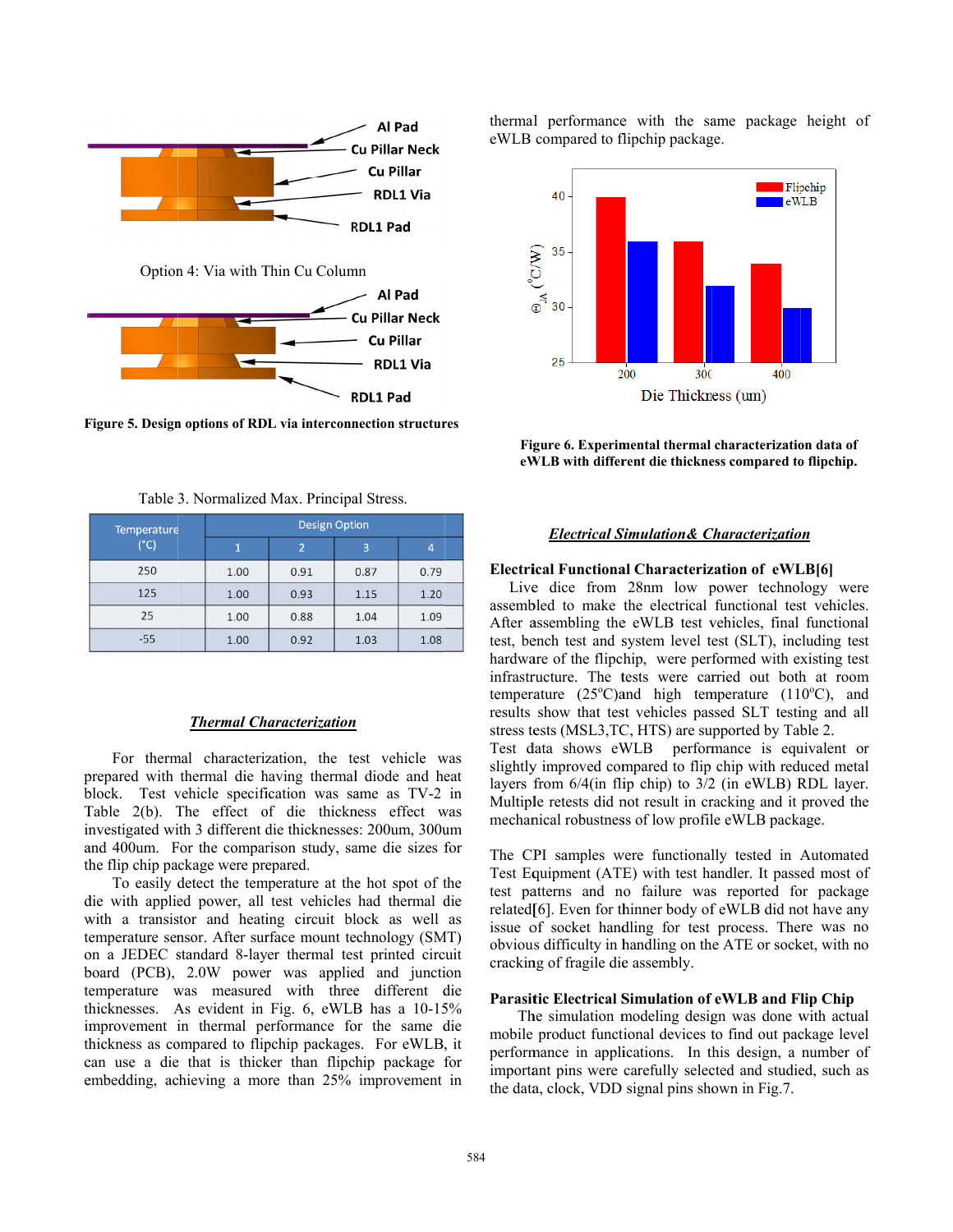In this work, main findings are reported as below:

- 1. High-speed bus with each trace impedancematched (e.g., to 50 Ohm)
- $2.$ Trace lengths are typically between 2 -3 mm
- 3. Trace distance to GND plane: 50 um for laminate, and 5 um for eWLB
- 4. eWLB is very thin package. As a result, the crosstalk in eWLB is typically much lower, more than  $10dB$

Using computer simulation using commercial 2D electromagnetic field solver, the RLC parasitic values for eWLB and flipchip packages were found. Using ANSOFT HFSS software, the S-parameter of each of the packages were extracted. Table 4 illustrates the simulated results that were compared with RLC parasitic values and S parameters. For eWLB, it was reported as  $>60\%$  reduction of inductance and resistance compared to flip chip and it was mainly due to its shorter interconnection length with thin film RDL without bump or organic substrate. It is also matched well with previous report of FOWLP parasitic work [7].



Figure 7. 3D electrical simulation modeling of eWLB.

Table 4. Comparison of electrical parasitic simulation result of eWLB and flipchip packages.

|            | Inductance, L(nH) |      |              | Resistance, R $(m\Omega)$ |      |              |
|------------|-------------------|------|--------------|---------------------------|------|--------------|
| <b>Net</b> | flipchip          | eWLB | $\Delta$ (%) | flipchip                  | eWLB | $\Delta$ (%) |
|            | 1.77              | 0.43 | $-76%$       | 240                       | 67   | $-72%$       |
| 2          | 2.03              | 0.24 | $-88%$       | 308                       | 42   | $-86%$       |
| 3          | 1.51              | 0.57 | $-62\%$      | 348                       | 112  | $-68%$       |
|            | 1.08              | 0.25 | $-77%$       | 268                       | 66   | $-75%$       |



Figure 8. Simulation of cross-talk for flipchip and eWLB.

### III. CONCLUSION

Due to its materials and structure, eWLB technology is critical in wafer-level packaging solution that will help further develop and improve the emerging applications. In this study,  $10x10~15x15$ mm  $28nm$  eWLB CPI was researched and the paper reported on JEDEC standard component and board level reliability with various electrical, thermal and mechanical structural characterizations. The 28nm CPI test vehicles with advanced dielectric materials passed JEDEC reliability and they showed robust package reliabil lity.

 eWL integration between passives of inductors/resistor/capacitor into the various thin-film layers, active/passive devices into the mold compound or encapsulation, and to also achieve 3D vertical interconnections for new SiP as well as packaging solutions for 2.5D/3D. eWLB technology provides more holistic performance and has promising potential to be a new packaging solution that can widen its application range to plenty of types of automotive, 5G and mmWave applications, such as antenna on package (AoP) or antenna a in package (A AiP). technology ogy can p promote hete heterogeneous

### **Acknowledg ement**

Support and collaboration of the Qualcomm Advanced Technology Team and STATS ChipPAC Design Characterization team is gratefully acknowledged.